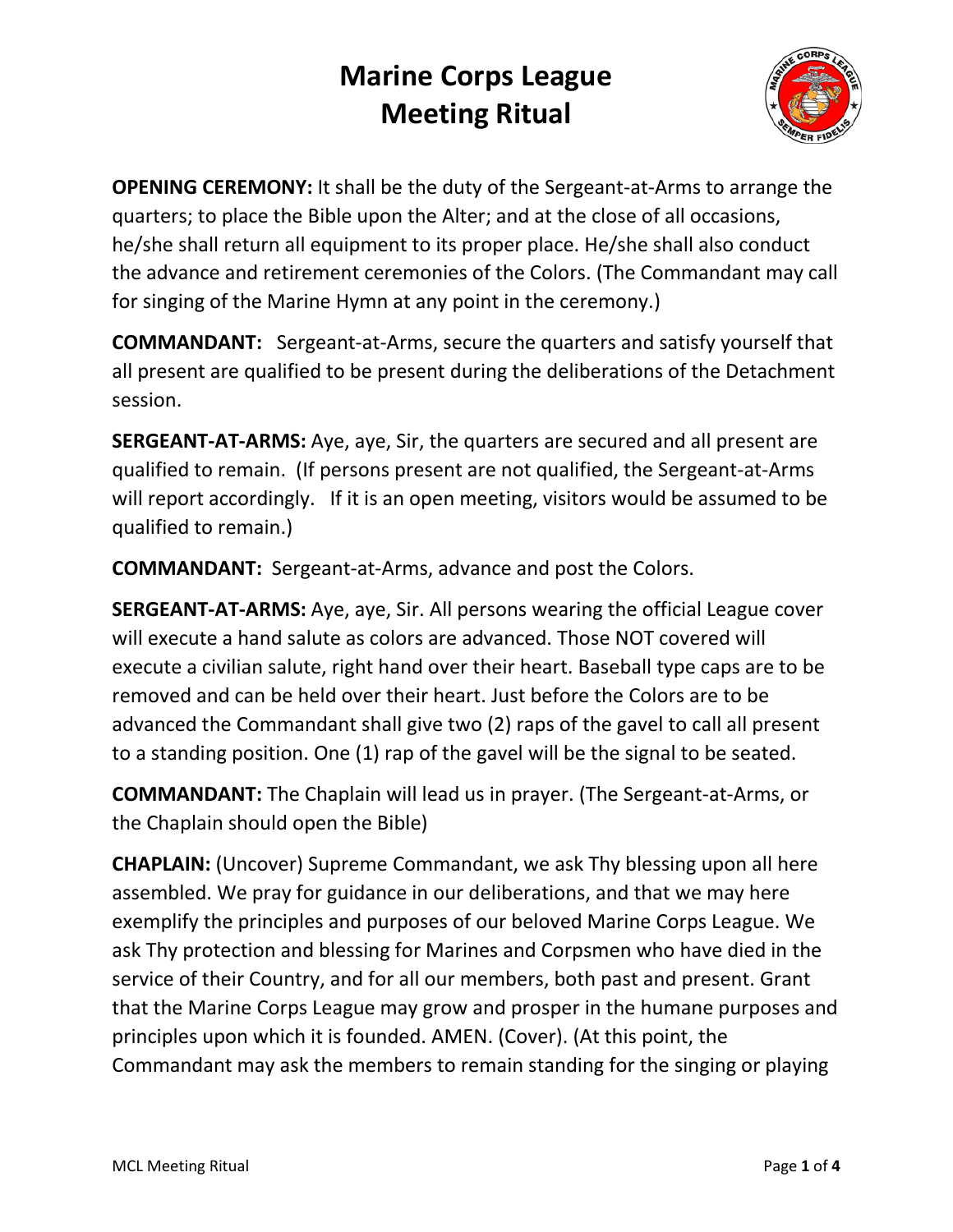

of the Marine Hymn), (Commandant, by one rap of the gavel, seats the Detachment).

**COMMANDANT:** Sergeant-at-Arms, declare this meeting open for the transaction of official business.

**SERGEANT-AT-ARMS:** By authority of the Commandant of the Detachment of the Marine Corps League, I declare this meeting open for the conduct of official business.

**ORDER OF BUSINESS:** Roll call of Detachment Officers (by the Adjutant)

**Applications for membership** (If balloting is done, applicants should be escorted outside the meeting room by the Sergeant-at-Arms).

**Balloting on applications for membership.** (If balloting is done, applicants are approved by a majority vote on those present and qualified to vote. Either voice or a secret ballot may be used).

**Ceremony of Initiation** (full or abridged form, from the MCL Ritual, depending on size of Detachment, time, and circumstance).

Introduction of new members and guests.

## **OLD BUSINESS:**

### **Adjutant's Report**

A. Minutes of previous meeting and Officers meetings (may be abridged if minutes are included in a newsletter or other type of communication with the members).

B. Correspondence received

### **Paymasters Report**

### **Chaplains Report**

Report of any member or member's family sick.

Report of any Marine or Marine's family in distress.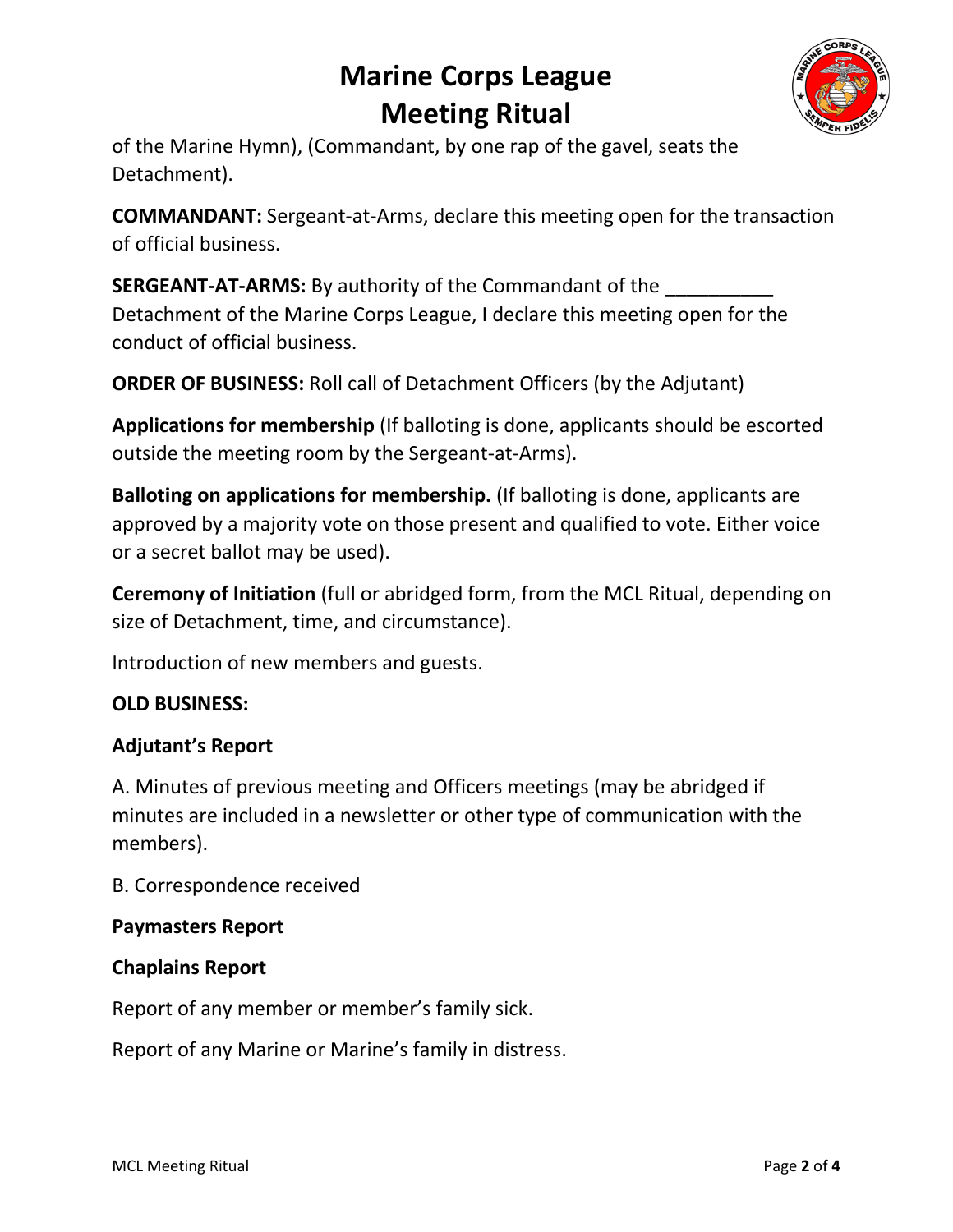

**Report of the Officers:** (Elected Officers and Staff should rise and report; or indicate if there is no report).

**Report of Project Leaders and/or Committee Reports**

**Unfinished Business from previous meetings.**

**NEW BUSINESS:** 

**Reports, requests, information for business consideration, or any items needing a vote by the membership.**

### **Good of the League**

**Announcements.** (At this time, the meeting may close for adjournment, or recessed until closing ceremony). If a program or guest speaker is to be introduced at this time, the meeting should be recessed until the program is complete.

**NOTE: TO RECESS MEETING** - Chaplain will close the Bible. Sergeant-at-Arms will lead the membership in a hand salute to the Colors and declare the meeting in recess.

**TO RE-OPEN THE MEETING -** Sergeant-at-Arms will lead the assembly in a hand salute to the Colors. Chaplain will reopen the Bible. Sergeant-at-Arms will declare the meeting duly reopened for the conduct of Official Business.

## **CLOSING CEREMONY:**

**COMMANDANT:** There being no further business, we will proceed to close. The Detachment will stand silent in respect for deceased members. (Commandant gives two (2) raps of the gavel. Chaplain, without orders, reads the names of deceased members). This may also be extended to deceased Marines and Marine families, if appropriate.

**COMMANDANT:** Sergeant-at-Arms, retire the Colors.